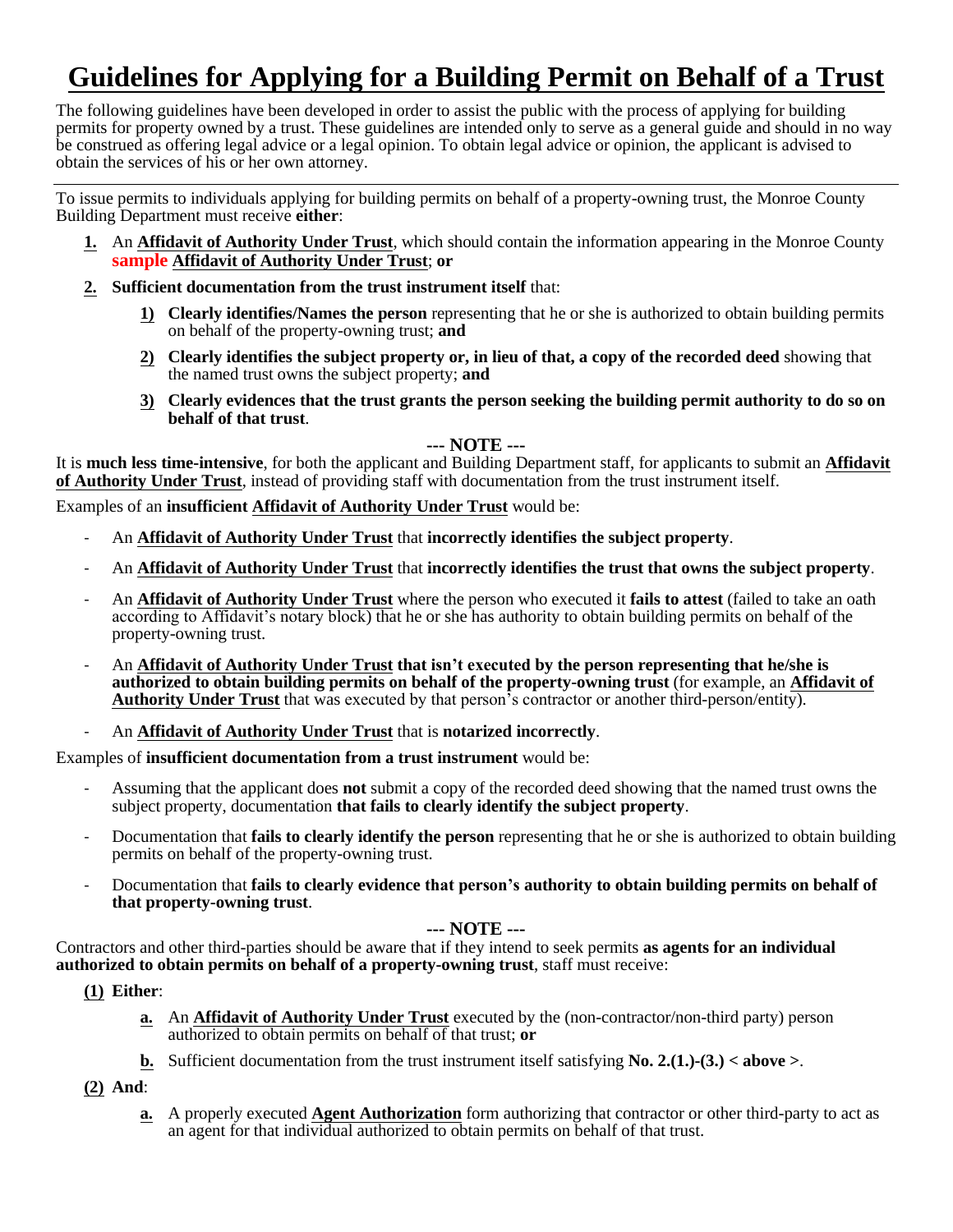**Return to**: Monroe County Growth Management Division 2798 Overseas Highway Marathon, Florida 33050

### **Prepared by:**

John Doe 1508 Silver St. Key West, FL 33040

## **AFFIDAVIT AS TO AUTHORITY UNDER TRUST**

| I, | "THE UNDERSIGNED, first being duly sworn, deposes and states:                                                  |
|----|----------------------------------------------------------------------------------------------------------------|
|    | (Print Name)                                                                                                   |
| 1. | <b>THAT</b> I am the designated (write-in or check): _____                                                     |
|    | <b>Authorized Official Capacity Under Trust</b>                                                                |
|    | Co-Executor<br>$\Box$ Executor;<br>Beneficiary;<br>Grantor;                                                    |
|    | Settlor;<br>Co-Settlor of the<br>Sole Trustee;<br>Co-Trustee;                                                  |
|    | (Full Legal Name of Trust)                                                                                     |
|    | (hereinafter the "Trust") and have personal knowledge of the facts set                                         |
|    | (Full Legal Name of Trust (cont'd))                                                                            |
|    | forth in this Affidavit.                                                                                       |
| 2. | <b>THAT</b> part of the Trust corpus includes real property located in Monroe County, Florida (hereinafter the |
|    |                                                                                                                |
|    | "Real Estate"), more particularly described as:                                                                |
|    | <b>Block:</b><br>Lot(s):                                                                                       |
|    |                                                                                                                |
|    | Subdivision:                                                                                                   |
|    | Key:<br>Plat Book: <u>Department</u> Page: ___                                                                 |
|    |                                                                                                                |
|    |                                                                                                                |
|    |                                                                                                                |
| 3. | THAT the real estate was transferred to the Trust by means of the:<br><b>Quitclaim Deed</b> ;                  |
|    | Special Warranty Deed; $\Box$ Statutory Warranty Deed;<br>$\Box$ Warranty Deed;                                |
|    | which was recorded on the                                                                                      |
|    | Judgment<br>(Other Instrument)                                                                                 |
|    | ___________, at Official Records Book ______________,<br>$\frac{day}{dx}$                                      |
|    | (Month)<br>(Year)                                                                                              |